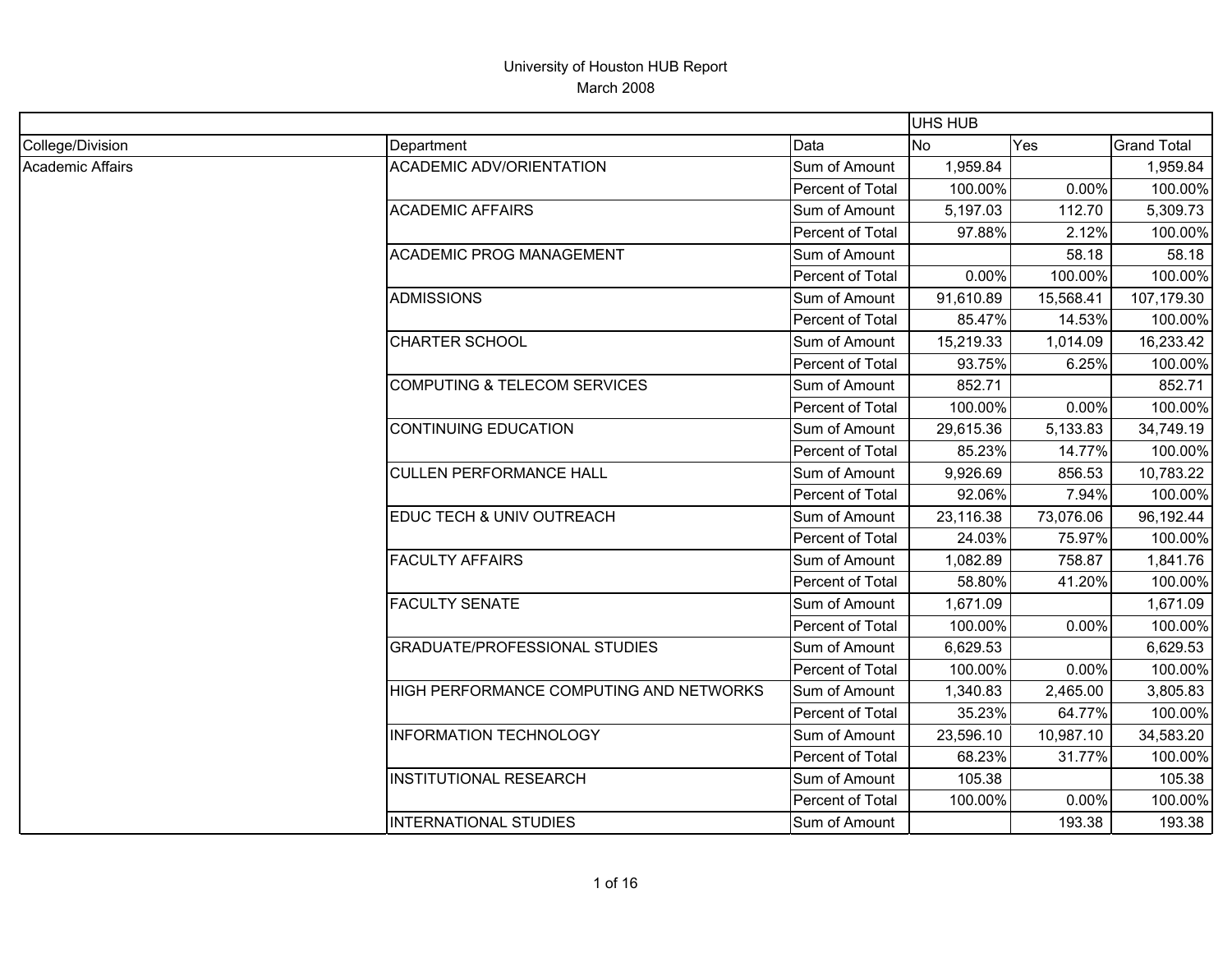|                                   |                                       |                  | UHS HUB    |            |                    |
|-----------------------------------|---------------------------------------|------------------|------------|------------|--------------------|
| College/Division                  | Department                            | Data             | <b>No</b>  | Yes        | <b>Grand Total</b> |
| Academic Affairs                  | <b>INTERNATIONAL STUDIES</b>          | Percent of Total | 0.00%      | 100.00%    | 100.00%            |
|                                   | <b>KUHF RADIO</b>                     | Sum of Amount    | 43,929.03  | 4,104.14   | 48,033.17          |
|                                   |                                       | Percent of Total | 91.46%     | 8.54%      | 100.00%            |
|                                   | <b>KUHT TV</b>                        | Sum of Amount    | 61,395.38  | 4,575.68   | 65,971.06          |
|                                   |                                       | Percent of Total | 93.06%     | 6.94%      | 100.00%            |
|                                   | MANAGEMENT INFORMATION SYSTEMS        | Sum of Amount    | 55,191.07  | 75,745.23  | 130,936.30         |
|                                   |                                       | Percent of Total | 42.15%     | 57.85%     | 100.00%            |
|                                   | <b>REGISTRATION AND ACADEMIC RECO</b> | Sum of Amount    | 13,190.63  | 2,579.87   | 15,770.50          |
|                                   |                                       | Percent of Total | 83.64%     | 16.36%     | 100.00%            |
|                                   | <b>SCHOLARS COMMUNITY</b>             | Sum of Amount    | 615.69     | 1,212.49   | 1,828.18           |
|                                   |                                       | Percent of Total | 33.68%     | 66.32%     | 100.00%            |
|                                   | <b>SCHOLARSHIPS AND FINANCIAL AID</b> | Sum of Amount    | 66,275.25  | 5,282.38   | 71,557.63          |
|                                   |                                       | Percent of Total | 92.62%     | 7.38%      | 100.00%            |
|                                   | SECURITY AND DISASTER RECOVERY        | Sum of Amount    | 5,425.12   |            | 5,425.12           |
|                                   |                                       | Percent of Total | 100.00%    | 0.00%      | 100.00%            |
|                                   | TECHNOLOGY SUPPORT SERVICES           | Sum of Amount    | 84,765.23  | 28,295.05  | 113,060.28         |
|                                   |                                       | Percent of Total | 74.97%     | 25.03%     | 100.00%            |
|                                   | UH WELCOME CENTER                     | Sum of Amount    |            | 1,077.44   | 1,077.44           |
|                                   |                                       | Percent of Total | 0.00%      | 100.00%    | 100.00%            |
|                                   | UNDERGRADUATE STUDIES                 | Sum of Amount    | 743.77     |            | 743.77             |
|                                   |                                       | Percent of Total | 100.00%    | 0.00%      | 100.00%            |
| Academic Affairs Sum of Amount    |                                       |                  | 543,455.22 | 233,096.43 | 776,551.65         |
| Academic Affairs Percent of Total |                                       |                  | 69.98%     | 30.02%     | 100.00%            |
| Administration and Finance        | <b>ADMINISTRATION &amp; FINANCE</b>   | Sum of Amount    | 68,108.89  | 1,760.65   | 69,869.54          |
|                                   |                                       | Percent of Total | 97.48%     | 2.52%      | 100.00%            |
|                                   | <b>AUXILIARY SERVICES</b>             | Sum of Amount    | 49.23      | 110.51     | 159.74             |
|                                   |                                       | Percent of Total | 30.82%     | 69.18%     | 100.00%            |
|                                   | AVCIAVP-ADMINISTRATION                | Sum of Amount    | 11,027.19  | 908.09     | 11,935.28          |
|                                   |                                       | Percent of Total | 92.39%     | 7.61%      | 100.00%            |
|                                   | <b>BUDGET</b>                         | Sum of Amount    | 325.55     | 26.40      | 351.95             |
|                                   |                                       | Percent of Total | 92.50%     | 7.50%      | 100.00%            |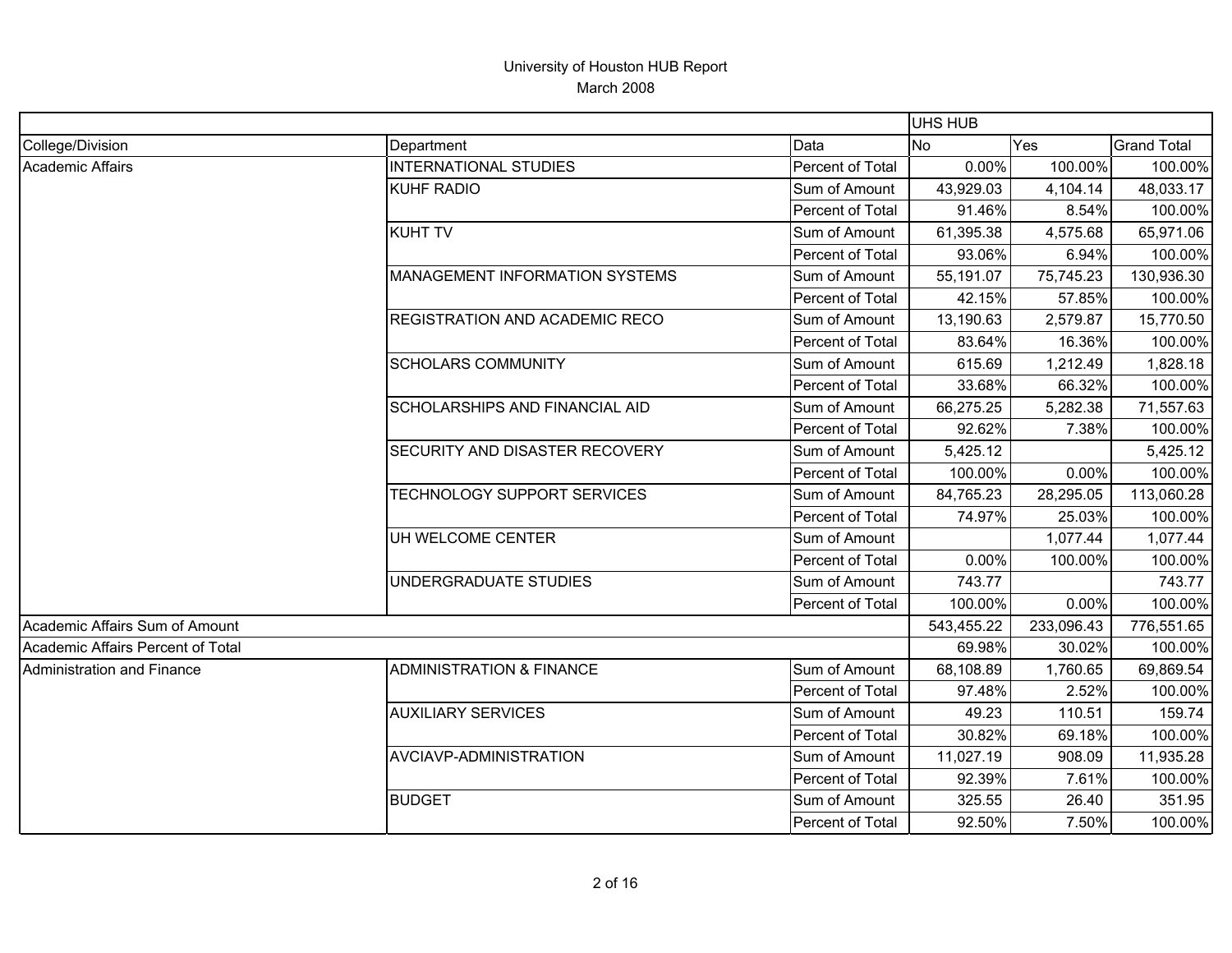|                            |                                       |                  | <b>UHS HUB</b> |            |                    |
|----------------------------|---------------------------------------|------------------|----------------|------------|--------------------|
| College/Division           | Department                            | Data             | No             | Yes        | <b>Grand Total</b> |
| Administration and Finance | <b>BUSINESS SERVICES</b>              | Sum of Amount    | 1,689.30       |            | 1,689.30           |
|                            |                                       | Percent of Total | 100.00%        | 0.00%      | 100.00%            |
|                            | <b>ENVIRONMENTAL HEALTH RISK MGMT</b> | Sum of Amount    | 23,845.70      | 490.36     | 24,336.06          |
|                            |                                       | Percent of Total | 97.99%         | 2.01%      | 100.00%            |
|                            | <b>FACILITIES &amp; PLANNING</b>      | Sum of Amount    | 524,280.41     | 467,980.55 | 992,260.96         |
|                            |                                       | Percent of Total | 52.84%         | 47.16%     | 100.00%            |
|                            | <b>FINANCE</b>                        | Sum of Amount    | 146,167.64     | 10,297.07  | 156,464.71         |
|                            |                                       | Percent of Total | 93.42%         | 6.58%      | 100.00%            |
|                            | <b>FINANCIAL REPORTING</b>            | Sum of Amount    | 174.66         |            | 174.66             |
|                            |                                       | Percent of Total | 100.00%        | 0.00%      | 100.00%            |
|                            | <b>HUB PROGRAMS</b>                   | Sum of Amount    | 1,453.73       |            | 1,453.73           |
|                            |                                       | Percent of Total | 100.00%        | 0.00%      | 100.00%            |
|                            | <b>HUMAN RESOURCES</b>                | Sum of Amount    | 1,295.81       | 502.37     | 1,798.18           |
|                            |                                       | Percent of Total | 72.06%         | 27.94%     | 100.00%            |
|                            | <b>INST - BUSINESS SERVICES</b>       | Sum of Amount    | 2,065,685.64   |            | 2,065,685.64       |
|                            |                                       | Percent of Total | 100.00%        | 0.00%      | 100.00%            |
|                            | <b>INST - FINANCE</b>                 | Sum of Amount    | 16,882.50      |            | 16,882.50          |
|                            |                                       | Percent of Total | 100.00%        | 0.00%      | 100.00%            |
|                            | ONE CARD PROGRAM                      | Sum of Amount    | 12,012.70      | 11,916.42  | 23,929.12          |
|                            |                                       | Percent of Total | 50.20%         | 49.80%     | 100.00%            |
|                            | PARKING & TRANSPORTATION              | Sum of Amount    | 173,727.99     | 797.06     | 174,525.05         |
|                            |                                       | Percent of Total | 99.54%         | 0.46%      | 100.00%            |
|                            | PHY PLANT-ADMINISTRATION              | Sum of Amount    | 104,469.44     | 26,874.88  | 131,344.32         |
|                            |                                       | Percent of Total | 79.54%         | 20.46%     | 100.00%            |
|                            | PHY PLANT-AUTOMOTIVE                  | Sum of Amount    | 16,188.82      | 516.32     | 16,705.14          |
|                            |                                       | Percent of Total | 96.91%         | 3.09%      | 100.00%            |
|                            | PHY PLANT-BLDG MAINT                  | Sum of Amount    | 29,213.84      | 7,568.34   | 36,782.18          |
|                            |                                       | Percent of Total | 79.42%         | 20.58%     | 100.00%            |
|                            | PHY PLANT-CUSTODIAL SVCS              | Sum of Amount    | 820.48         | 5,361.59   | 6,182.07           |
|                            |                                       | Percent of Total | 13.27%         | 86.73%     | 100.00%            |
|                            | PHY PLANT-GROUNDS MAINT               | Sum of Amount    | 6,431.72       |            | 6,431.72           |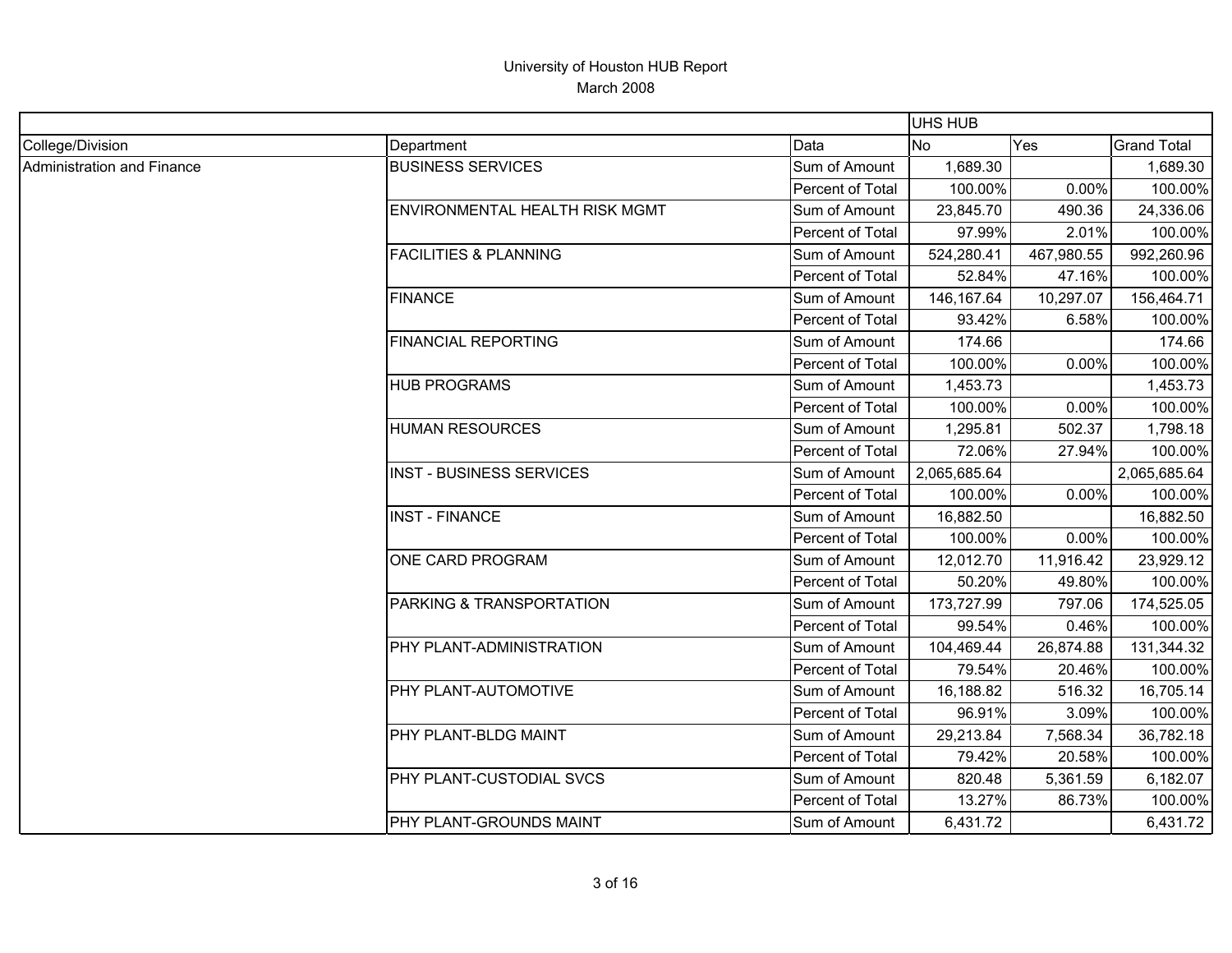|                                             |                                  |                         | <b>UHS HUB</b> |            |                    |
|---------------------------------------------|----------------------------------|-------------------------|----------------|------------|--------------------|
| College/Division                            | Department                       | Data                    | <b>No</b>      | Yes        | <b>Grand Total</b> |
| Administration and Finance                  | PHY PLANT-GROUNDS MAINT          | Percent of Total        | 100.00%        | 0.00%      | 100.00%            |
|                                             | PHY PLANT-SOLID WASTE            | Sum of Amount           | 3,519.36       |            | 3,519.36           |
|                                             |                                  | Percent of Total        | 100.00%        | 0.00%      | 100.00%            |
|                                             | PHY PLANT-UTILITIES              | Sum of Amount           | 102,602.57     | 3,272.94   | 105,875.51         |
|                                             |                                  | Percent of Total        | 96.91%         | 3.09%      | 100.00%            |
|                                             | <b>POLICE</b>                    | Sum of Amount           | 10,550.18      | 9,085.52   | 19,635.70          |
|                                             |                                  | Percent of Total        | 53.73%         | 46.27%     | 100.00%            |
|                                             | POSTAL SERVICES                  | Sum of Amount           | 4,571.52       | 100.00     | 4,671.52           |
|                                             |                                  | Percent of Total        | 97.86%         | 2.14%      | 100.00%            |
|                                             | <b>PRINTING</b>                  | Sum of Amount           | 7,613.67       | 68.96      | 7,682.63           |
|                                             |                                  | Percent of Total        | 99.10%         | 0.90%      | 100.00%            |
|                                             | PURCHASED UTILITIES              | Sum of Amount           | 1,337.00       |            | 1,337.00           |
|                                             |                                  | <b>Percent of Total</b> | 100.00%        | 0.00%      | 100.00%            |
|                                             | STUDENT FINANCIAL SERVICES       | Sum of Amount           | 12,651.62      | 366.93     | 13,018.55          |
|                                             |                                  | Percent of Total        | 97.18%         | 2.82%      | 100.00%            |
| Administration and Finance Sum of Amount    |                                  |                         | 3,346,697.16   | 548,004.96 | 3,894,702.12       |
| Administration and Finance Percent of Total |                                  |                         | 85.93%         | 14.07%     | 100.00%            |
| Architecture                                | DEAN, ARCHITECTURE               | Sum of Amount           | 22,838.23      | 3,127.77   | 25,966.00          |
|                                             |                                  | Percent of Total        | 87.95%         | 12.05%     | 100.00%            |
| Architecture Sum of Amount                  |                                  |                         | 22,838.23      | 3,127.77   | 25,966.00          |
| Architecture Percent of Total               |                                  |                         | 87.95%         | 12.05%     | 100.00%            |
| <b>Athletics</b>                            | <b>INTERCOLLEGIATE ATHLETICS</b> | Sum of Amount           | 242,028.30     | 66,648.65  | 308,676.95         |
|                                             |                                  | Percent of Total        | 78.41%         | 21.59%     | 100.00%            |
| <b>Athletics Sum of Amount</b>              |                                  |                         | 242,028.30     | 66,648.65  | 308,676.95         |
| <b>Athletics Percent of Total</b>           |                                  |                         | 78.41%         | 21.59%     | 100.00%            |
| <b>Business Administration</b>              | <b>ACCOUNTANCY AND TAXATION</b>  | Sum of Amount           | 1,933.23       | 1,003.05   | 2,936.28           |
|                                             |                                  | Percent of Total        | 65.84%         | 34.16%     | 100.00%            |
|                                             | <b>BAUER CAREER SERVICES CTR</b> | Sum of Amount           | 15,045.38      | 1,018.01   | 16,063.39          |
|                                             |                                  | Percent of Total        | 93.66%         | 6.34%      | 100.00%            |
|                                             | <b>BAUER COMMUNICATIONS</b>      | Sum of Amount           | 6,873.34       |            | 6,873.34           |
|                                             |                                  | Percent of Total        | 100.00%        | 0.00%      | 100.00%            |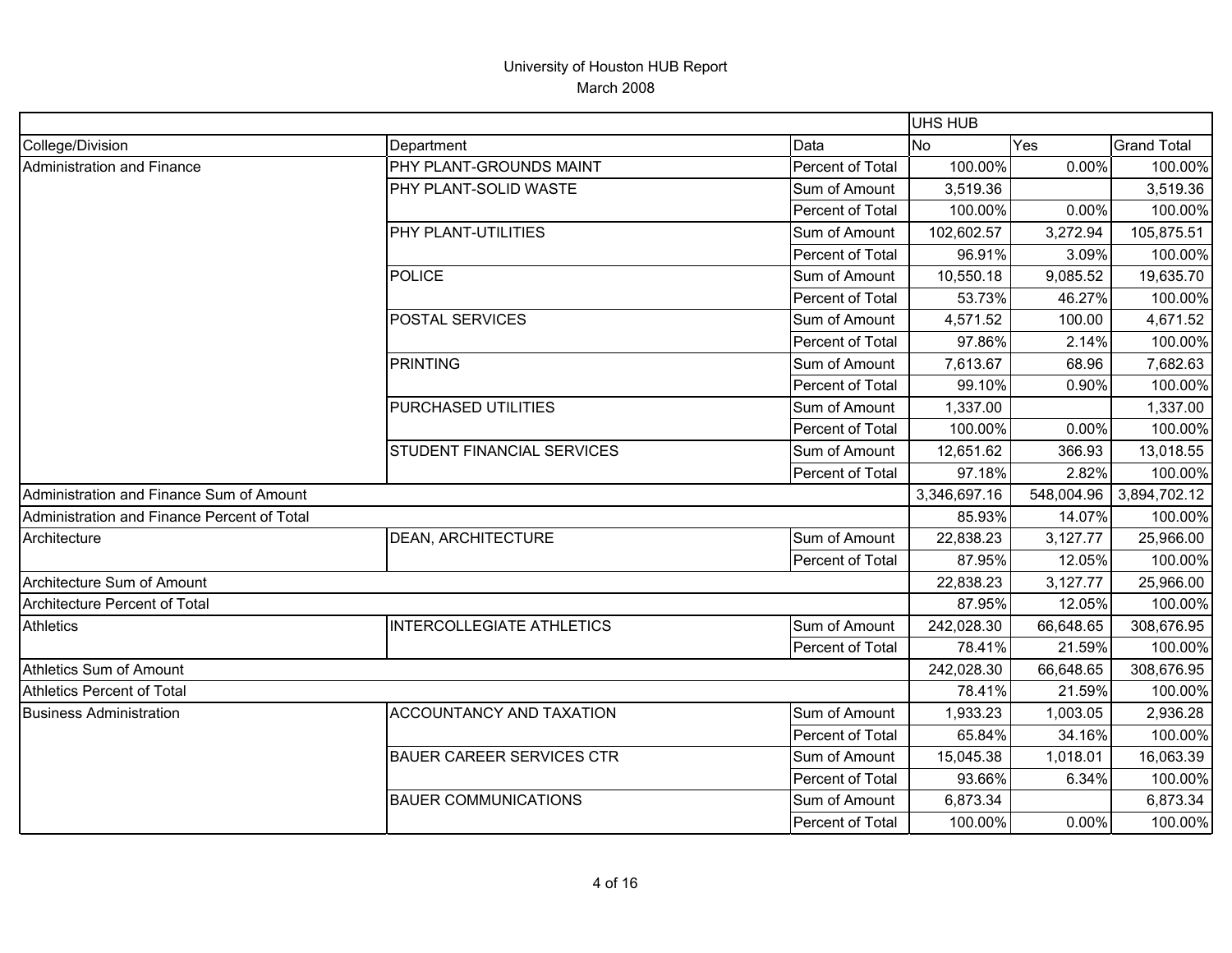|                                          |                                           |                         | <b>UHS HUB</b> |           |                    |
|------------------------------------------|-------------------------------------------|-------------------------|----------------|-----------|--------------------|
| College/Division                         | Department                                | Data                    | <b>No</b>      | Yes       | <b>Grand Total</b> |
| <b>Business Administration</b>           | <b>CTR FOR ENTREPRENEURSHIP &amp; INN</b> | Sum of Amount           | 2,985.78       |           | 2,985.78           |
|                                          |                                           | Percent of Total        | 100.00%        | 0.00%     | 100.00%            |
|                                          | DEAN, BUSINESS ADMINISTRATION             | Sum of Amount           | 175,298.82     | 19,025.11 | 194,323.93         |
|                                          |                                           | Percent of Total        | 90.21%         | 9.79%     | 100.00%            |
|                                          | <b>DECISION AND INFORMATION SCIEN</b>     | Sum of Amount           | 62.99          | 1,852.08  | 1,915.07           |
|                                          |                                           | Percent of Total        | 3.29%          | 96.71%    | 100.00%            |
|                                          | <b>EXECUTIVE DEGREE PROGRAMS</b>          | Sum of Amount           | 45,353.51      | 11,213.12 | 56,566.63          |
|                                          |                                           | Percent of Total        | 80.18%         | 19.82%    | 100.00%            |
|                                          | <b>FINANCE-BUS ADMIN</b>                  | Sum of Amount           | 1,477.85       | 2,058.03  | 3,535.88           |
|                                          |                                           | Percent of Total        | 41.80%         | 58.20%    | 100.00%            |
|                                          | <b>GLOBAL ENERGY MGMT INST</b>            | Sum of Amount           | 98.00          | 1,585.85  | 1,683.85           |
|                                          |                                           | Percent of Total        | 5.82%          | 94.18%    | 100.00%            |
|                                          | <b>MANAGEMENT</b>                         | Sum of Amount           | 2,025.26       | 631.52    | 2,656.78           |
|                                          |                                           | Percent of Total        | 76.23%         | 23.77%    | 100.00%            |
|                                          | MARKETING-BUS ADMIN                       | Sum of Amount           | 1,268.56       | 996.40    | 2,264.96           |
|                                          |                                           | Percent of Total        | 56.01%         | 43.99%    | 100.00%            |
|                                          | <b>MBA STUDENT SERVICES CENTER</b>        | Sum of Amount           | 420.00         | 1,309.26  | 1,729.26           |
|                                          |                                           | <b>Percent of Total</b> | 24.29%         | 75.71%    | 100.00%            |
|                                          | <b>RESEARCH AND INSTR COMPUTING S</b>     | Sum of Amount           | 10,099.88      |           | 10,099.88          |
|                                          |                                           | Percent of Total        | 100.00%        | 0.00%     | 100.00%            |
|                                          | <b>SALES EXCELLENCE INSTITUTE</b>         | Sum of Amount           | 7,042.14       | 1,005.02  | 8,047.16           |
|                                          |                                           | <b>Percent of Total</b> | 87.51%         | 12.49%    | 100.00%            |
|                                          | SMALL BUSINESS DEV CENTER                 | Sum of Amount           | 11,320.71      | 8,052.97  | 19,373.68          |
|                                          |                                           | Percent of Total        | 58.43%         | 41.57%    | 100.00%            |
|                                          | UNDERGRAD BUSINESS PROG                   | Sum of Amount           | 4,027.66       | 2,795.91  | 6,823.57           |
|                                          |                                           | Percent of Total        | 59.03%         | 40.97%    | 100.00%            |
| Business Administration Sum of Amount    |                                           |                         | 285,333.11     | 52,546.33 | 337,879.44         |
| Business Administration Percent of Total |                                           |                         | 84.45%         | 15.55%    | 100.00%            |
| Chancellor/President                     | <b>AFFIRMATIVE ACTION</b>                 | Sum of Amount           | 15.79          |           | 15.79              |
|                                          |                                           | Percent of Total        | 100.00%        | 0.00%     | 100.00%            |
|                                          | OFFICE OF SPECIAL EVENTS                  | Sum of Amount           | 22,191.10      | 13,802.55 | 35,993.65          |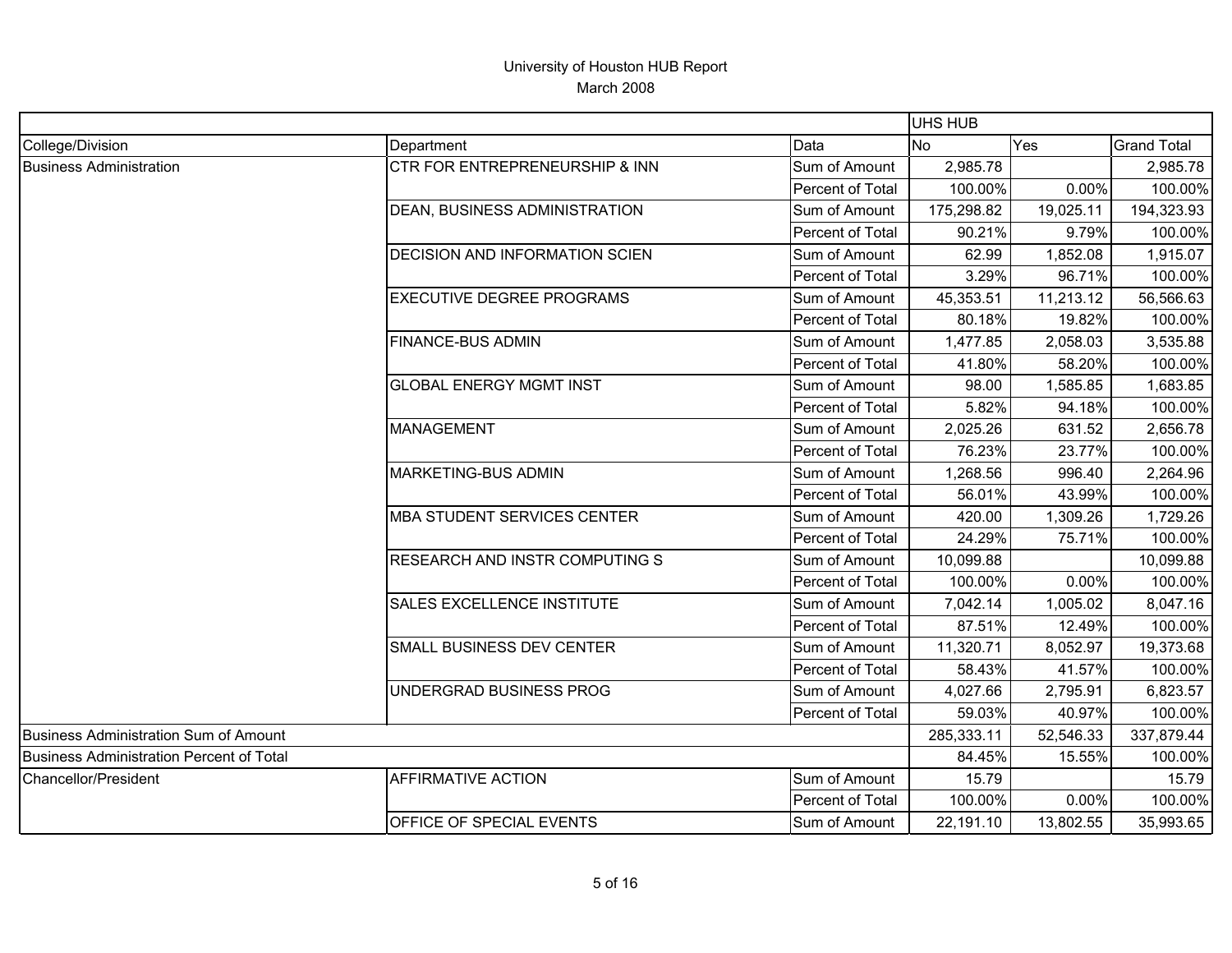|                                       |                                           |                  | <b>UHS HUB</b> |           |                    |
|---------------------------------------|-------------------------------------------|------------------|----------------|-----------|--------------------|
| College/Division                      | Department                                | Data             | <b>No</b>      | Yes       | <b>Grand Total</b> |
| Chancellor/President                  | OFFICE OF SPECIAL EVENTS                  | Percent of Total | 61.65%         | 38.35%    | 100.00%            |
|                                       | <b>PRESIDENT</b>                          | Sum of Amount    | 5,717.25       | 1,222.21  | 6,939.46           |
|                                       |                                           | Percent of Total | 82.39%         | 17.61%    | 100.00%            |
|                                       | <b>STAFF COUNCIL</b>                      | Sum of Amount    | 344.61         | 354.40    | 699.01             |
|                                       |                                           | Percent of Total | 49.30%         | 50.70%    | 100.00%            |
| Chancellor/President Sum of Amount    |                                           |                  | 28,268.75      | 15,379.16 | 43,647.91          |
| Chancellor/President Percent of Total |                                           |                  | 64.77%         | 35.23%    | 100.00%            |
| Education                             | CENTER FOR INFO TECH IN EDUCATION         | Sum of Amount    | 10,886.68      | 11,816.17 | 22,702.85          |
|                                       |                                           | Percent of Total | 47.95%         | 52.05%    | 100.00%            |
|                                       | <b>CONSISTENCY MGMT &amp; COOP DISCIP</b> | Sum of Amount    | 10,253.41      | 6,828.69  | 17,082.10          |
|                                       |                                           | Percent of Total | 60.02%         | 39.98%    | 100.00%            |
|                                       | <b>CURRICULUM AND INSTRUCTION</b>         | Sum of Amount    | 22,485.43      | 8,067.60  | 30,553.03          |
|                                       |                                           | Percent of Total | 73.59%         | 26.41%    | 100.00%            |
|                                       | <b>DEAN, EDUCATION</b>                    | Sum of Amount    | 18,645.11      | 2,496.33  | 21,141.44          |
|                                       |                                           | Percent of Total | 88.19%         | 11.81%    | 100.00%            |
|                                       | EDU. LEADERSHIP & CULTURAL STU            | Sum of Amount    | 3,159.50       | 660.58    | 3,820.08           |
|                                       |                                           | Percent of Total | 82.71%         | 17.29%    | 100.00%            |
|                                       | <b>EDUCATIONAL PSYCHOLOGY</b>             | Sum of Amount    | 3,167.98       | 2,094.37  | 5,262.35           |
|                                       |                                           | Percent of Total | 60.20%         | 39.80%    | 100.00%            |
|                                       | HEALTH AND HUMAN PERFORMANCE              | Sum of Amount    | 23,852.35      | 390.89    | 24,243.24          |
|                                       |                                           | Percent of Total | 98.39%         | 1.61%     | 100.00%            |
|                                       | HUMAN DEVELOPMENT LAB                     | Sum of Amount    | 4,632.15       | 340.81    | 4,972.96           |
|                                       |                                           | Percent of Total | 93.15%         | 6.85%     | 100.00%            |
|                                       | INSTITUTE FOR URBAN EDUCATION             | Sum of Amount    | 3,321.62       | 3,182.23  | 6,503.85           |
|                                       |                                           | Percent of Total | 51.07%         | 48.93%    | 100.00%            |
|                                       | TEACHER EDUCATION AND CERTIFIC            | Sum of Amount    |                | 54.60     | 54.60              |
|                                       |                                           | Percent of Total | 0.00%          | 100.00%   | 100.00%            |
| <b>Education Sum of Amount</b>        |                                           |                  | 100,404.23     | 35,932.27 | 136,336.50         |
| <b>Education Percent of Total</b>     |                                           |                  | 73.64%         | 26.36%    | 100.00%            |
| Engineering                           | CENTER FOR NANOMAGNETIC SYSTEM            | Sum of Amount    | 281.15         |           | 281.15             |
|                                       |                                           | Percent of Total | 100.00%        | 0.00%     | 100.00%            |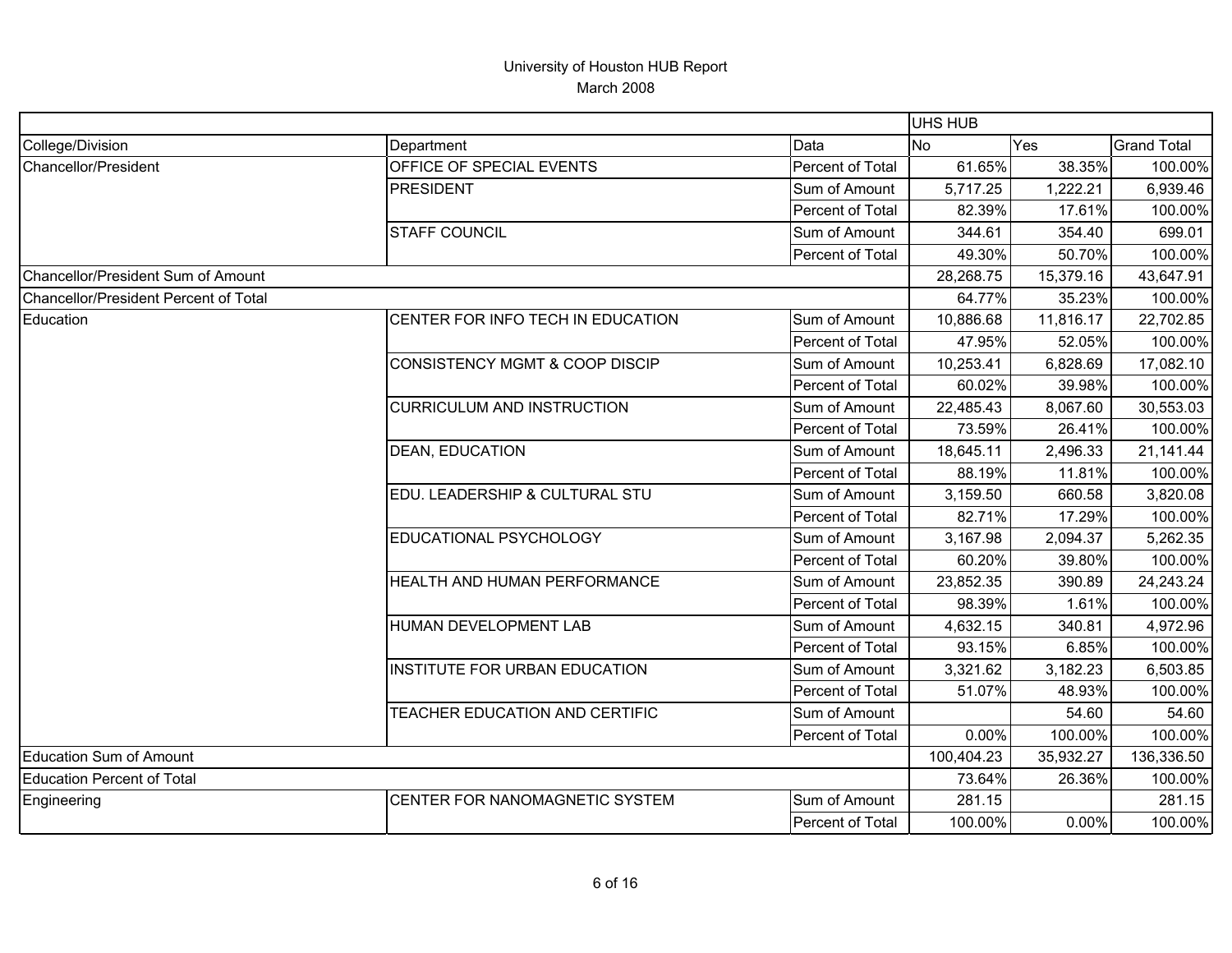|                                        |                                     |                  | <b>UHS HUB</b> |           |                    |
|----------------------------------------|-------------------------------------|------------------|----------------|-----------|--------------------|
| College/Division                       | Department                          | Data             | <b>No</b>      | Yes       | <b>Grand Total</b> |
| Engineering                            | <b>CHEMICAL ENGINEERING</b>         | Sum of Amount    | 219,611.57     | 5,229.85  | 224,841.42         |
|                                        |                                     | Percent of Total | 97.67%         | 2.33%     | 100.00%            |
|                                        | <b>CIVIL ENGINEERING</b>            | Sum of Amount    | 20,069.92      | 3,445.95  | 23,515.87          |
|                                        |                                     | Percent of Total | 85.35%         | 14.65%    | 100.00%            |
|                                        | <b>CTR FOR INNOVATIVE GROUTING</b>  | Sum of Amount    | 1,562.87       |           | 1,562.87           |
|                                        |                                     | Percent of Total | 100.00%        | 0.00%     | 100.00%            |
|                                        | <b>DEAN, ENGINEERING</b>            | Sum of Amount    | 35,801.75      | 8,225.54  | 44,027.29          |
|                                        |                                     | Percent of Total | 81.32%         | 18.68%    | 100.00%            |
|                                        | <b>ELECTRICAL ENGINEERING</b>       | Sum of Amount    | 15,452.48      | 5,462.93  | 20,915.41          |
|                                        |                                     | Percent of Total | 73.88%         | 26.12%    | 100.00%            |
|                                        | <b>ENGINEERING SERVICES</b>         | Sum of Amount    | 1,017.99       | 412.87    | 1,430.86           |
|                                        |                                     | Percent of Total | 71.15%         | 28.85%    | 100.00%            |
|                                        | <b>INDUSTRIAL ENGINEERING</b>       | Sum of Amount    | 3,538.50       | 163.70    | 3,702.20           |
|                                        |                                     | Percent of Total | 95.58%         | 4.42%     | 100.00%            |
|                                        | <b>MECHANICAL ENGINEERING</b>       | Sum of Amount    | 117,869.38     | 1,514.75  | 119,384.13         |
|                                        |                                     | Percent of Total | 98.73%         | 1.27%     | 100.00%            |
|                                        | <b>WIND ENERGY CENTER</b>           | Sum of Amount    | 233.05         | 2,366.44  | 2,599.49           |
|                                        |                                     | Percent of Total | 8.97%          | 91.03%    | 100.00%            |
| Engineering Sum of Amount              |                                     |                  | 415,438.66     | 26,822.03 | 442,260.69         |
| Engineering Percent of Total           |                                     |                  | 93.94%         | 6.06%     | 100.00%            |
| <b>Graduate College of Social Work</b> | <b>ALUMNI &amp; CAREER SERVICES</b> | Sum of Amount    | 609.76         |           | 609.76             |
|                                        |                                     | Percent of Total | 100.00%        | 0.00%     | 100.00%            |
|                                        | <b>AMERICAN HUMANICS</b>            | Sum of Amount    |                | 32.93     | 32.93              |
|                                        |                                     | Percent of Total | 0.00%          | 100.00%   | 100.00%            |
|                                        | <b>DEAN, SOCIAL WORK</b>            | Sum of Amount    | 2,148.07       | 2,766.47  | 4,914.54           |
|                                        |                                     | Percent of Total | 43.71%         | 56.29%    | 100.00%            |
|                                        | <b>DEVELOPMENT-GCSW</b>             | Sum of Amount    |                | 370.53    | 370.53             |
|                                        |                                     | Percent of Total | 0.00%          | 100.00%   | 100.00%            |
|                                        | <b>FIELD OFFICE</b>                 | Sum of Amount    | 457.27         |           | 457.27             |
|                                        |                                     | Percent of Total | 100.00%        | 0.00%     | 100.00%            |
|                                        | <b>LEADERSHIP &amp; CHANGE</b>      | Sum of Amount    |                | 60.22     | 60.22              |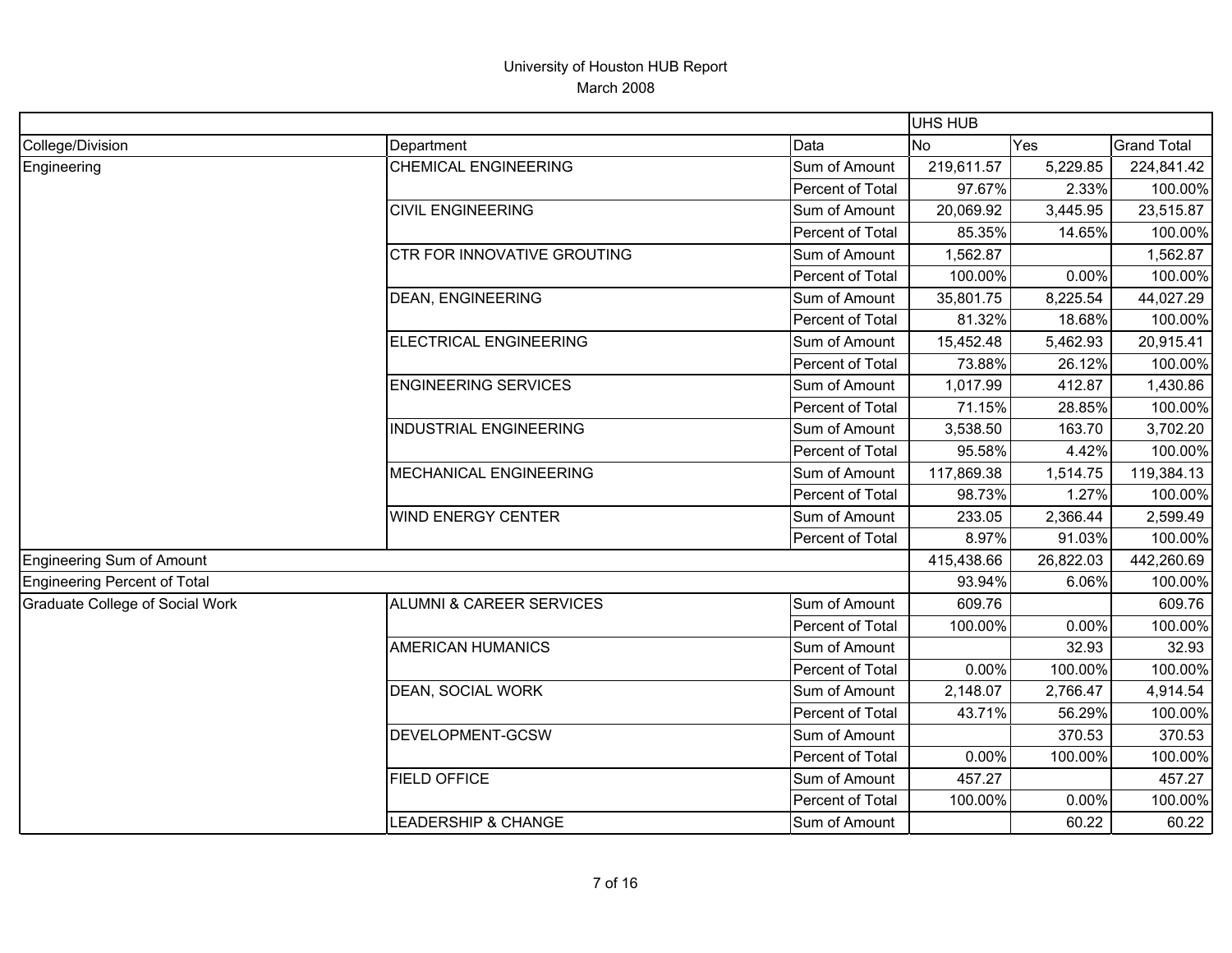|                                                  |                                   |                         | UHS HUB    |          |                    |
|--------------------------------------------------|-----------------------------------|-------------------------|------------|----------|--------------------|
| College/Division                                 | Department                        | Data                    | <b>No</b>  | Yes      | <b>Grand Total</b> |
| <b>Graduate College of Social Work</b>           | LEADERSHIP & CHANGE               | Percent of Total        | 0.00%      | 100.00%  | 100.00%            |
|                                                  | <b>OCP</b>                        | Sum of Amount           | 23,169.39  | 413.93   | 23,583.32          |
|                                                  |                                   | Percent of Total        | 98.24%     | 1.76%    | 100.00%            |
|                                                  | <b>ODSPR</b>                      | Sum of Amount           | 117.13     |          | 117.13             |
|                                                  |                                   | Percent of Total        | 100.00%    | 0.00%    | 100.00%            |
|                                                  | PHD PROGRAM                       | Sum of Amount           | 630.00     | 51.91    | 681.91             |
|                                                  |                                   | Percent of Total        | 92.39%     | 7.61%    | 100.00%            |
| Graduate College of Social Work Sum of Amount    |                                   |                         | 27,131.62  | 3,695.99 | 30,827.61          |
| Graduate College of Social Work Percent of Total |                                   |                         | 88.01%     | 11.99%   | 100.00%            |
| Honors College                                   | <b>DEAN, HONORS COLLEGE</b>       | Sum of Amount           | 3,173.57   | 7,354.54 | 10,528.11          |
|                                                  |                                   | Percent of Total        | 30.14%     | 69.86%   | 100.00%            |
|                                                  | <b>HOUSTON TEACHERS INSTITUTE</b> | Sum of Amount           | 79.59      |          | 79.59              |
|                                                  |                                   | <b>Percent of Total</b> | 100.00%    | 0.00%    | 100.00%            |
| Honors College Sum of Amount                     |                                   |                         | 3,253.16   | 7,354.54 | 10,607.70          |
| Honors College Percent of Total                  |                                   |                         | 30.67%     | 69.33%   | 100.00%            |
| Hotel and Restaurant Management                  | DEAN, HOTEL & RESTAURANT MANAG    | Sum of Amount           | 9,341.20   | 1,000.00 | 10,341.20          |
|                                                  |                                   | Percent of Total        | 90.33%     | 9.67%    | 100.00%            |
|                                                  | HOTEL AND RESTAURANT MANAGEMEN    | Sum of Amount           | 330,641.54 | 575.54   | 331,217.08         |
|                                                  |                                   | Percent of Total        | 99.83%     | 0.17%    | 100.00%            |
| Hotel and Restaurant Management Sum of Amount    |                                   |                         | 339,982.74 | 1,575.54 | 341,558.28         |
| Hotel and Restaurant Management Percent of Total |                                   |                         | 99.54%     | 0.46%    | 100.00%            |
| Law Center                                       | <b>BLAKELEY INSTITUTE</b>         | Sum of Amount           | 837.54     | 444.40   | 1,281.94           |
|                                                  |                                   | Percent of Total        | 65.33%     | 34.67%   | 100.00%            |
|                                                  | <b>BUSINESS SERVICES, LAW</b>     | Sum of Amount           | 19,342.97  | 424.16   | 19,767.13          |
|                                                  |                                   | Percent of Total        | 97.85%     | 2.15%    | 100.00%            |
|                                                  | CAREER SERVICES, LAW              | Sum of Amount           | 2,677.87   | 53.62    | 2,731.49           |
|                                                  |                                   | Percent of Total        | 98.04%     | 1.96%    | 100.00%            |
|                                                  | DEAN, LAW                         | Sum of Amount           | 167.32     | 438.59   | 605.91             |
|                                                  |                                   | Percent of Total        | 27.61%     | 72.39%   | 100.00%            |
|                                                  | EXTERNAL AFFAIRS, LAW             | Sum of Amount           |            | 203.20   | 203.20             |
|                                                  |                                   | Percent of Total        | 0.00%      | 100.00%  | 100.00%            |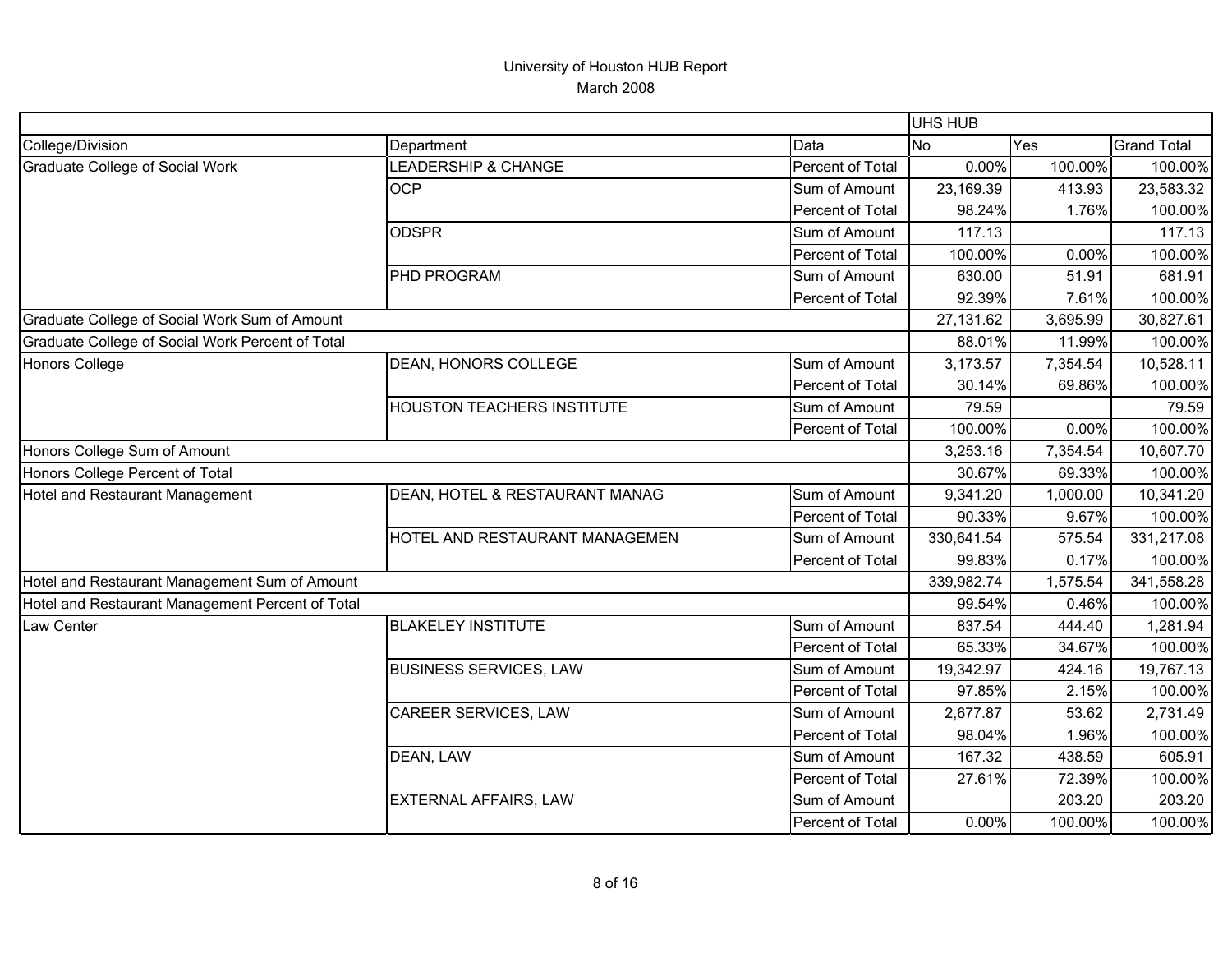|                                  |                               |                         | <b>UHS HUB</b> |          |                    |
|----------------------------------|-------------------------------|-------------------------|----------------|----------|--------------------|
| College/Division                 | Department                    | Data                    | <b>No</b>      | Yes      | <b>Grand Total</b> |
| Law Center                       | <b>FACILITIES, LAW</b>        | Sum of Amount           | 2,477.51       | 269.48   | 2,746.99           |
|                                  |                               | Percent of Total        | 90.19%         | 9.81%    | 100.00%            |
|                                  | <b>FACULTY SUPPORT LAW</b>    | Sum of Amount           | 202.74         | 606.51   | 809.25             |
|                                  |                               | Percent of Total        | 25.05%         | 74.95%   | 100.00%            |
|                                  | HEALTH LAW & POLICY INSTITUTE | Sum of Amount           | 47.40          | 160.65   | 208.05             |
|                                  |                               | Percent of Total        | 22.78%         | 77.22%   | 100.00%            |
|                                  | LAW INFORMATION TECHNOLOGY    | Sum of Amount           | 12,489.55      |          | 12,489.55          |
|                                  |                               | Percent of Total        | 100.00%        | 0.00%    | 100.00%            |
|                                  | <b>LAW LIBRARY</b>            | Sum of Amount           | 16,087.55      | 783.02   | 16,870.57          |
|                                  |                               | Percent of Total        | 95.36%         | 4.64%    | 100.00%            |
|                                  | LEGAL AID CLINIC, LAW         | Sum of Amount           |                | 1,524.16 | 1,524.16           |
|                                  |                               | Percent of Total        | 0.00%          | 100.00%  | 100.00%            |
|                                  | LEGAL RESEARCH & WRITING, LAW | Sum of Amount           |                | 923.99   | 923.99             |
|                                  |                               | Percent of Total        | 0.00%          | 100.00%  | 100.00%            |
|                                  | PUBLIC RELS & MARKETING, LAW  | Sum of Amount           | 5,529.73       |          | 5,529.73           |
|                                  |                               | Percent of Total        | 100.00%        | 0.00%    | 100.00%            |
|                                  | STUDENT ORGANIZATION, LAW     | Sum of Amount           | 5,165.68       |          | 5,165.68           |
|                                  |                               | Percent of Total        | 100.00%        | 0.00%    | 100.00%            |
|                                  | STUDENT SERVICES, LAW         | Sum of Amount           | 3,851.01       | 931.36   | 4,782.37           |
|                                  |                               | Percent of Total        | 80.53%         | 19.47%   | 100.00%            |
| Law Center Sum of Amount         |                               |                         | 68,876.87      | 6,763.14 | 75,640.01          |
| Law Center Percent of Total      |                               |                         | 91.06%         | 8.94%    | 100.00%            |
| Liberal Arts and Social Sciences | <b>AEROSPACE STUDIES</b>      | Sum of Amount           | 890.58         | 122.06   | 1,012.64           |
|                                  |                               | Percent of Total        | 87.95%         | 12.05%   | 100.00%            |
|                                  | AFRICAN-AMERICAN STUDIES      | Sum of Amount           | 2,385.85       | 1,426.70 | 3,812.55           |
|                                  |                               | <b>Percent of Total</b> | 62.58%         | 37.42%   | 100.00%            |
|                                  | <b>ANTHROPOLOGY</b>           | Sum of Amount           | 59.35          |          | 59.35              |
|                                  |                               | Percent of Total        | 100.00%        | 0.00%    | 100.00%            |
|                                  | <b>ART</b>                    | Sum of Amount           | 10,511.21      | 660.32   | 11,171.53          |
|                                  |                               | Percent of Total        | 94.09%         | 5.91%    | 100.00%            |
|                                  | <b>ARTE PUBLICO</b>           | Sum of Amount           | 43,024.99      | 544.67   | 43,569.66          |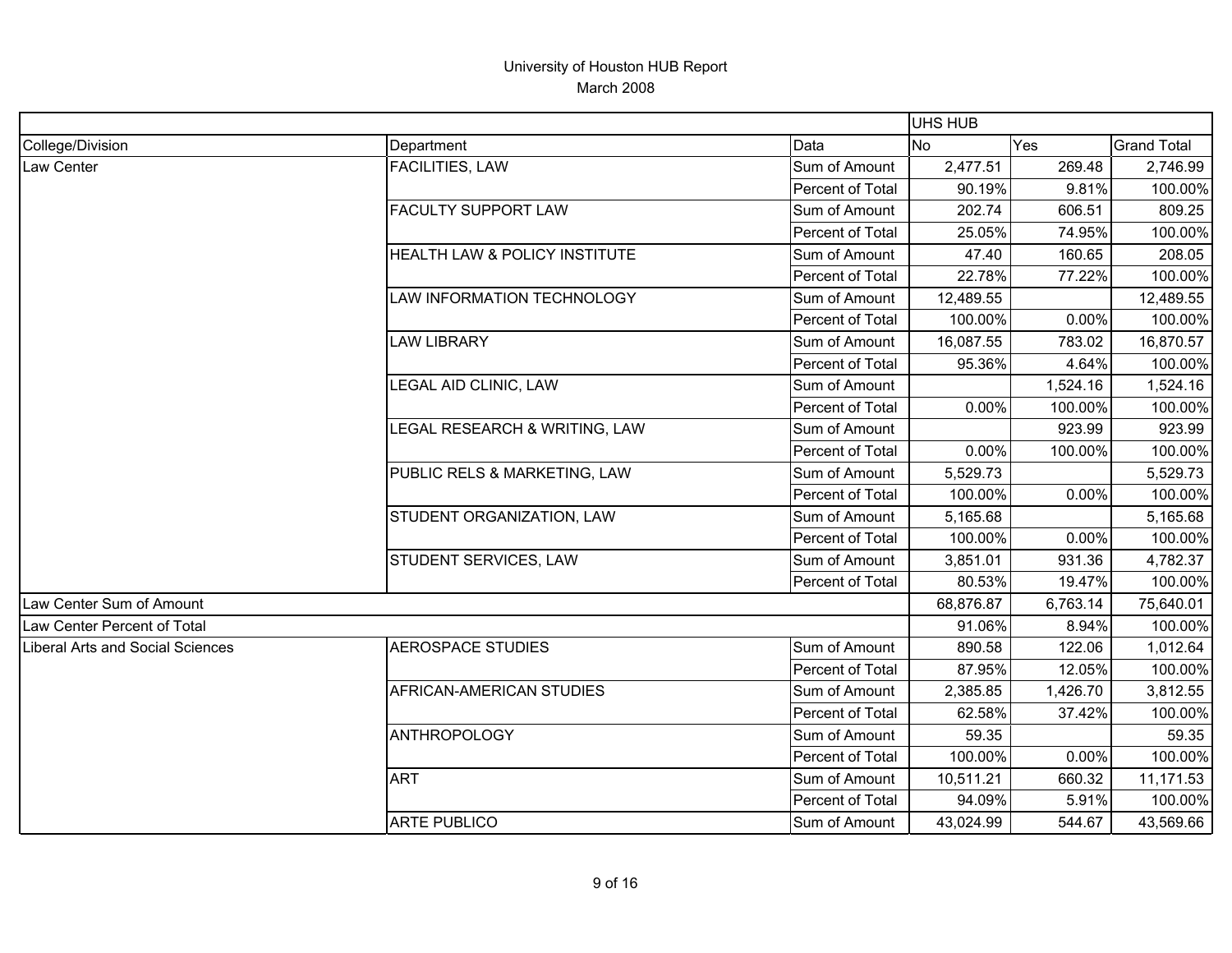|                                  |                                  |                  | <b>UHS HUB</b> |          |                    |
|----------------------------------|----------------------------------|------------------|----------------|----------|--------------------|
| College/Division                 | Department                       | Data             | No             | Yes      | <b>Grand Total</b> |
| Liberal Arts and Social Sciences | <b>ARTE PUBLICO</b>              | Percent of Total | 98.75%         | 1.25%    | 100.00%            |
|                                  | <b>BAND</b>                      | Sum of Amount    | 6,573.08       |          | 6,573.08           |
|                                  |                                  | Percent of Total | 100.00%        | 0.00%    | 100.00%            |
|                                  | <b>BLAFFER GALLERY</b>           | Sum of Amount    | 15,760.11      | 894.80   | 16,654.91          |
|                                  |                                  | Percent of Total | 94.63%         | 5.37%    | 100.00%            |
|                                  | CENTER FOR PUBLIC POLICY         | Sum of Amount    | 435.55         | 414.52   | 850.07             |
|                                  |                                  | Percent of Total | 51.24%         | 48.76%   | 100.00%            |
|                                  | <b>COMMUNICATION</b>             | Sum of Amount    | 1,747.19       | 1,322.03 | 3,069.22           |
|                                  |                                  | Percent of Total | 56.93%         | 43.07%   | 100.00%            |
|                                  | <b>COMMUNICATIONS DISORDERS</b>  | Sum of Amount    | 8,753.35       | 705.32   | 9,458.67           |
|                                  |                                  | Percent of Total | 92.54%         | 7.46%    | 100.00%            |
|                                  | <b>CWMCA CENTER FOR THE ARTS</b> | Sum of Amount    | 20,710.07      | 129.81   | 20,839.88          |
|                                  |                                  | Percent of Total | 99.38%         | 0.62%    | 100.00%            |
|                                  | DEAN, LIBERAL ARTS & SOC SCI     | Sum of Amount    | 8,276.07       | (703.83) | 7,572.24           |
|                                  |                                  | Percent of Total | 109.29%        | $-9.29%$ | 100.00%            |
|                                  | <b>ECONOMICS</b>                 | Sum of Amount    | 3,194.17       | 1,478.00 | 4,672.17           |
|                                  |                                  | Percent of Total | 68.37%         | 31.63%   | 100.00%            |
|                                  | <b>ENGLISH</b>                   | Sum of Amount    | 12,080.34      | 5,327.78 | 17,408.12          |
|                                  |                                  | Percent of Total | 69.39%         | 30.61%   | 100.00%            |
|                                  | <b>HISTORY</b>                   | Sum of Amount    | 5,876.66       | 779.09   | 6,655.75           |
|                                  |                                  | Percent of Total | 88.29%         | 11.71%   | 100.00%            |
|                                  | <b>MEXICAN-AMERICAN STUDIES</b>  | Sum of Amount    | 3,887.24       | 1,482.98 | 5,370.22           |
|                                  |                                  | Percent of Total | 72.39%         | 27.61%   | 100.00%            |
|                                  | MODERN AND CLASSICAL LANGUAGES   | Sum of Amount    | 875.29         | 1,174.93 | 2,050.22           |
|                                  |                                  | Percent of Total | 42.69%         | 57.31%   | 100.00%            |
|                                  | <b>MUSIC</b>                     | Sum of Amount    | 14,029.06      | 3,494.80 | 17,523.86          |
|                                  |                                  | Percent of Total | 80.06%         | 19.94%   | 100.00%            |
|                                  | PHILOSOPHY                       | Sum of Amount    | 1,226.50       | 89.79    | 1,316.29           |
|                                  |                                  | Percent of Total | 93.18%         | 6.82%    | 100.00%            |
|                                  | POLITICAL SCIENCE                | Sum of Amount    | 1,711.94       | 2,358.74 | 4,070.68           |
|                                  |                                  | Percent of Total | 42.06%         | 57.94%   | 100.00%            |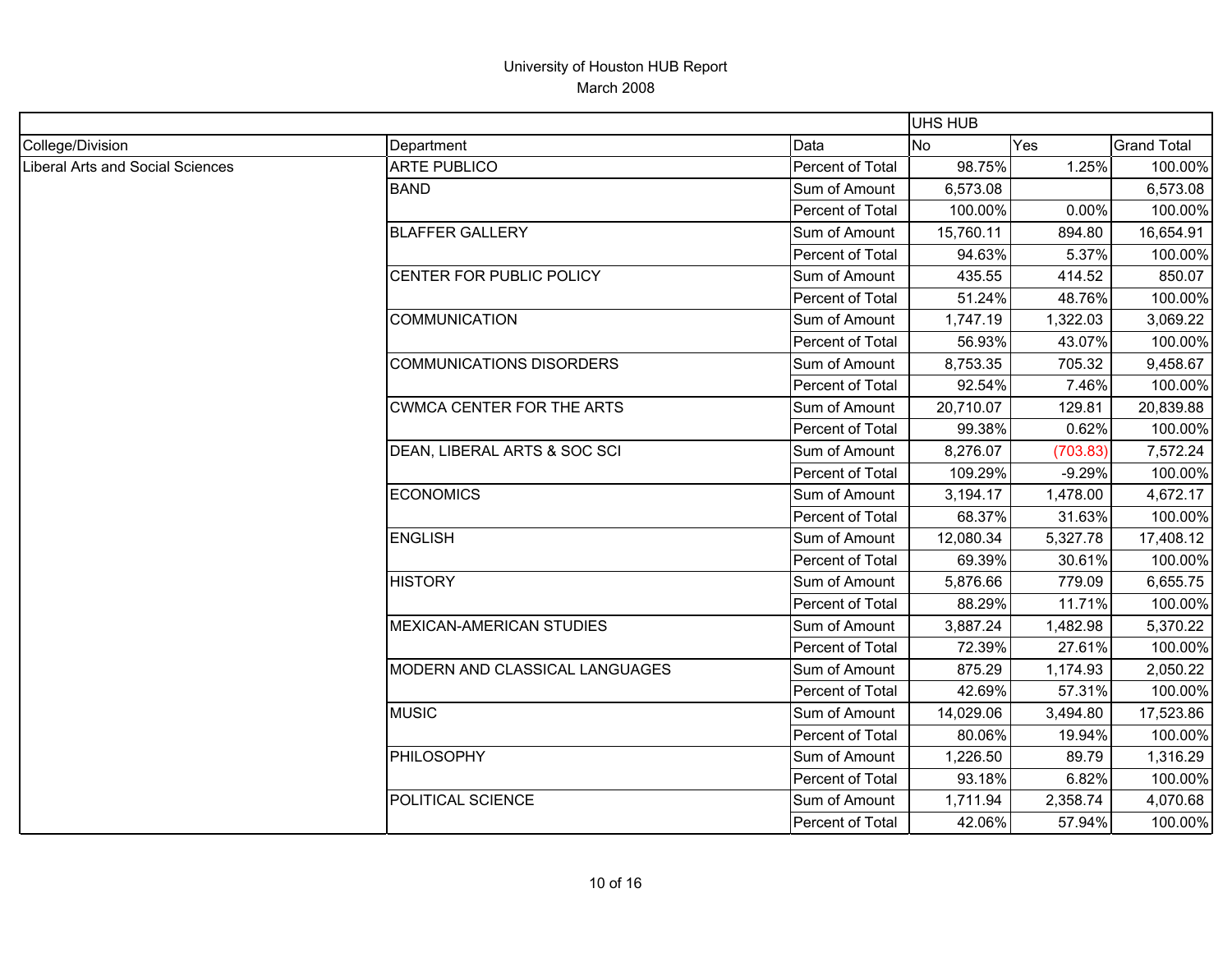|                                                   |                                          |                  | UHS HUB    |            |                    |
|---------------------------------------------------|------------------------------------------|------------------|------------|------------|--------------------|
| College/Division                                  | Department                               | Data             | <b>No</b>  | Yes        | <b>Grand Total</b> |
| <b>Liberal Arts and Social Sciences</b>           | <b>PSYCHOLOGY</b>                        | Sum of Amount    | 14,971.91  | 7,338.59   | 22,310.50          |
|                                                   |                                          | Percent of Total | 67.11%     | 32.89%     | 100.00%            |
|                                                   | <b>SOCIOLOGY</b>                         | Sum of Amount    | 186.20     | 1,760.33   | 1,946.53           |
|                                                   |                                          | Percent of Total | 9.57%      | 90.43%     | 100.00%            |
|                                                   | <b>THEATRE</b>                           | Sum of Amount    | 19,979.76  | 394.03     | 20,373.79          |
|                                                   |                                          | Percent of Total | 98.07%     | 1.93%      | 100.00%            |
|                                                   | <b>WOMEN'S STUDIES PROGRAM</b>           | Sum of Amount    | 21,926.12  |            | 21,926.12          |
|                                                   |                                          | Percent of Total | 100.00%    | 0.00%      | 100.00%            |
|                                                   | <b>WRITING CENTER</b>                    | Sum of Amount    | 4,791.18   | 409.67     | 5,200.85           |
|                                                   |                                          | Percent of Total | 92.12%     | 7.88%      | 100.00%            |
| Liberal Arts and Social Sciences Sum of Amount    |                                          |                  | 223,863.77 | 31,605.13  | 255,468.90         |
| Liberal Arts and Social Sciences Percent of Total |                                          |                  | 87.63%     | 12.37%     | 100.00%            |
| Library                                           | UNIVERSITY LIBRARIES                     | Sum of Amount    | 612,180.17 | 124,991.83 | 737,172.00         |
|                                                   |                                          | Percent of Total | 83.04%     | 16.96%     | 100.00%            |
| Library Sum of Amount                             |                                          |                  | 612,180.17 | 124,991.83 | 737,172.00         |
| <b>Library Percent of Total</b>                   |                                          |                  | 83.04%     | 16.96%     | 100.00%            |
| <b>Natural Science and Mathematics</b>            | <b>BIOLOGY &amp; BIOCHEMISTRY</b>        | Sum of Amount    | 57,438.73  | 6,221.36   | 63,660.09          |
|                                                   |                                          | Percent of Total | 90.23%     | 9.77%      | 100.00%            |
|                                                   | <b>CAGE INSTITUTE</b>                    | Sum of Amount    |            | 69.38      | 69.38              |
|                                                   |                                          | Percent of Total | 0.00%      | 100.00%    | 100.00%            |
|                                                   | <b>CHEMISTRY</b>                         | Sum of Amount    | 523,274.73 | 43,336.67  | 566,611.40         |
|                                                   |                                          | Percent of Total | 92.35%     | 7.65%      | 100.00%            |
|                                                   | <b>COMPUTER SCIENCE</b>                  | Sum of Amount    | 17,919.82  | 3,510.42   | 21,430.24          |
|                                                   |                                          | Percent of Total | 83.62%     | 16.38%     | 100.00%            |
|                                                   | CTR FOR ACADEMIC SUPPORT AND ASSESSMENT  | Sum of Amount    | 18,000.00  | 297.25     | 18,297.25          |
|                                                   |                                          | Percent of Total | 98.38%     | 1.62%      | 100.00%            |
|                                                   | <b>DEAN, NATURAL SCIENCE &amp; MATHE</b> | Sum of Amount    | 19,172.33  | 36,474.07  | 55,646.40          |
|                                                   |                                          | Percent of Total | 34.45%     | 65.55%     | 100.00%            |
|                                                   | <b>GEOLOGY</b>                           | Sum of Amount    | 16,639.10  | 5,425.31   | 22,064.41          |
|                                                   |                                          | Percent of Total | 75.41%     | 24.59%     | 100.00%            |
|                                                   | <b>IMAQS</b>                             | Sum of Amount    | 321.83     | 58.00      | 379.83             |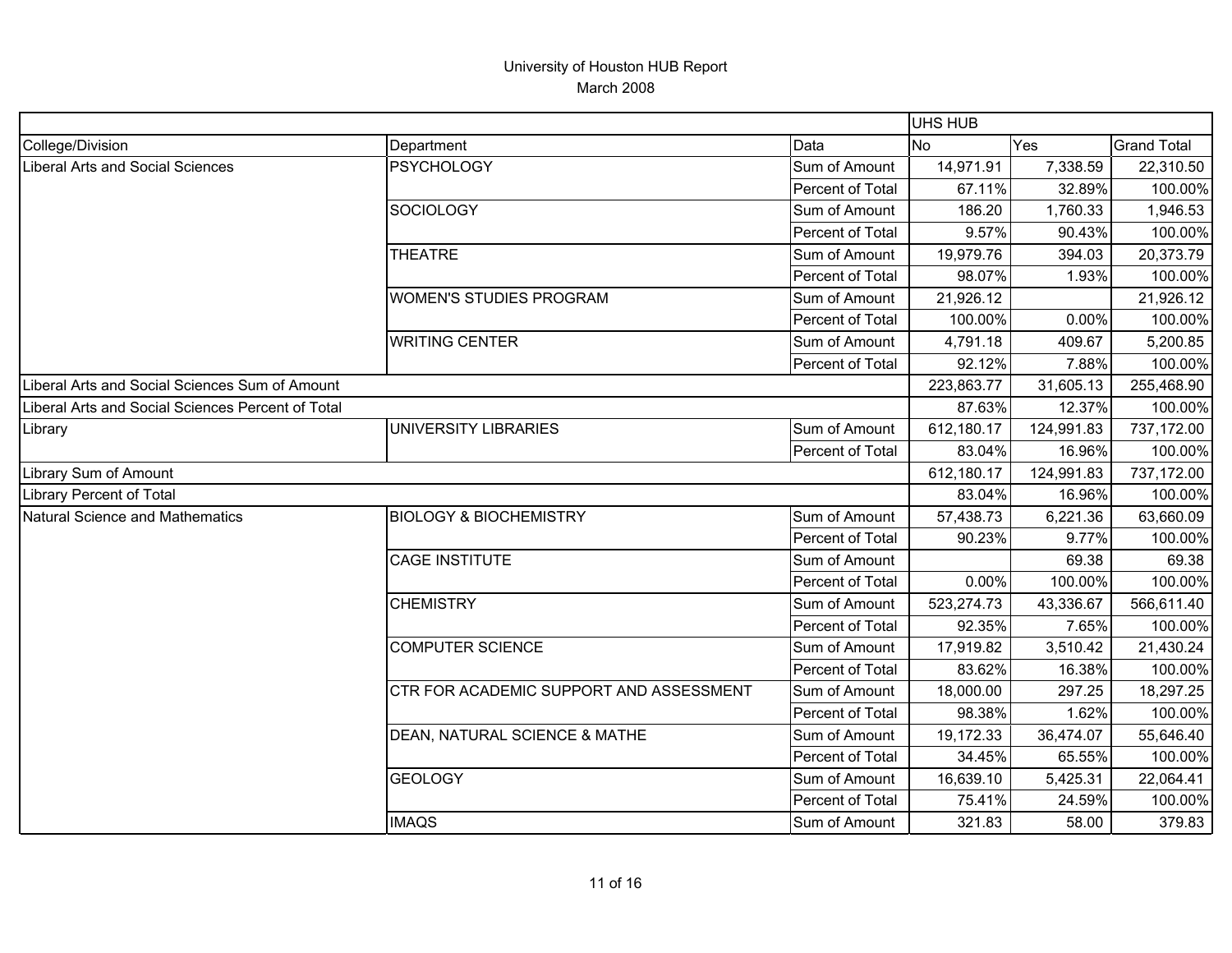|                                                  |                                |                  | UHS HUB    |            |                    |
|--------------------------------------------------|--------------------------------|------------------|------------|------------|--------------------|
| College/Division                                 | Department                     | Data             | <b>No</b>  | Yes        | <b>Grand Total</b> |
| Natural Science and Mathematics                  | <b>IMAQS</b>                   | Percent of Total | 84.73%     | 15.27%     | 100.00%            |
|                                                  | INST FOR THEORETICAL & ENG SCI | Sum of Amount    | 1,001.89   |            | 1,001.89           |
|                                                  |                                | Percent of Total | 100.00%    | 0.00%      | 100.00%            |
|                                                  | <b>MATHEMATICS</b>             | Sum of Amount    | 60,499.53  | 5,115.80   | 65,615.33          |
|                                                  |                                | Percent of Total | 92.20%     | 7.80%      | 100.00%            |
|                                                  | PHYSICS                        | Sum of Amount    | 91,995.68  | 736.85     | 92,732.53          |
|                                                  |                                | Percent of Total | 99.21%     | 0.79%      | 100.00%            |
| Natural Science and Mathematics Sum of Amount    |                                |                  | 806,263.64 | 101,245.11 | 907,508.75         |
| Natural Science and Mathematics Percent of Total |                                |                  | 88.84%     | 11.16%     | 100.00%            |
| Optometry                                        | DEAN, OPTOMETRY                | Sum of Amount    | 55,861.41  | 13,791.11  | 69,652.52          |
|                                                  |                                | Percent of Total | 80.20%     | 19.80%     | 100.00%            |
|                                                  | OPT VISION SCIENCES            | Sum of Amount    | 24,128.61  | 14,899.54  | 39,028.15          |
|                                                  |                                | Percent of Total | 61.82%     | 38.18%     | 100.00%            |
|                                                  | OPTOMETRY CLINIC               | Sum of Amount    | 16,083.94  | 9,719.99   | 25,803.93          |
|                                                  |                                | Percent of Total | 62.33%     | 37.67%     | 100.00%            |
| Optometry Sum of Amount                          |                                |                  | 96,073.96  | 38,410.64  | 134,484.60         |
| Optometry Percent of Total                       |                                |                  | 71.44%     | 28.56%     | 100.00%            |
| Pharmacy                                         | CLINICAL PHARMACY & ADMINISTRA | Sum of Amount    | 20,228.80  | 573.60     | 20,802.40          |
|                                                  |                                | Percent of Total | 97.24%     | 2.76%      | 100.00%            |
|                                                  | <b>DEAN, PHARMACY</b>          | Sum of Amount    | 37,158.15  | 10,251.15  | 47,409.30          |
|                                                  |                                | Percent of Total | 78.38%     | 21.62%     | 100.00%            |
|                                                  | INSTITUTE FOR DRUG EDUCATION   | Sum of Amount    | 3,363.91   |            | 3,363.91           |
|                                                  |                                | Percent of Total | 100.00%    | 0.00%      | 100.00%            |
|                                                  | PHARMACOLOGICAL & PHARMACEUTIC | Sum of Amount    | 38,490.58  | 1,384.45   | 39,875.03          |
|                                                  |                                | Percent of Total | 96.53%     | 3.47%      | 100.00%            |
| Pharmacy Sum of Amount                           |                                |                  | 99,241.44  | 12,209.20  | 111,450.64         |
| Pharmacy Percent of Total                        |                                |                  | 89.05%     | 10.95%     | 100.00%            |
| Research                                         | ANIMAL CARE OPERATIONS         | Sum of Amount    | 11,673.91  | 9,160.07   | 20,833.98          |
|                                                  |                                | Percent of Total | 56.03%     | 43.97%     | 100.00%            |
|                                                  | CENTER FOR ADVANCED MATERIALS  | Sum of Amount    | 6,171.73   | 205.24     | 6,376.97           |
|                                                  |                                | Percent of Total | 96.78%     | 3.22%      | 100.00%            |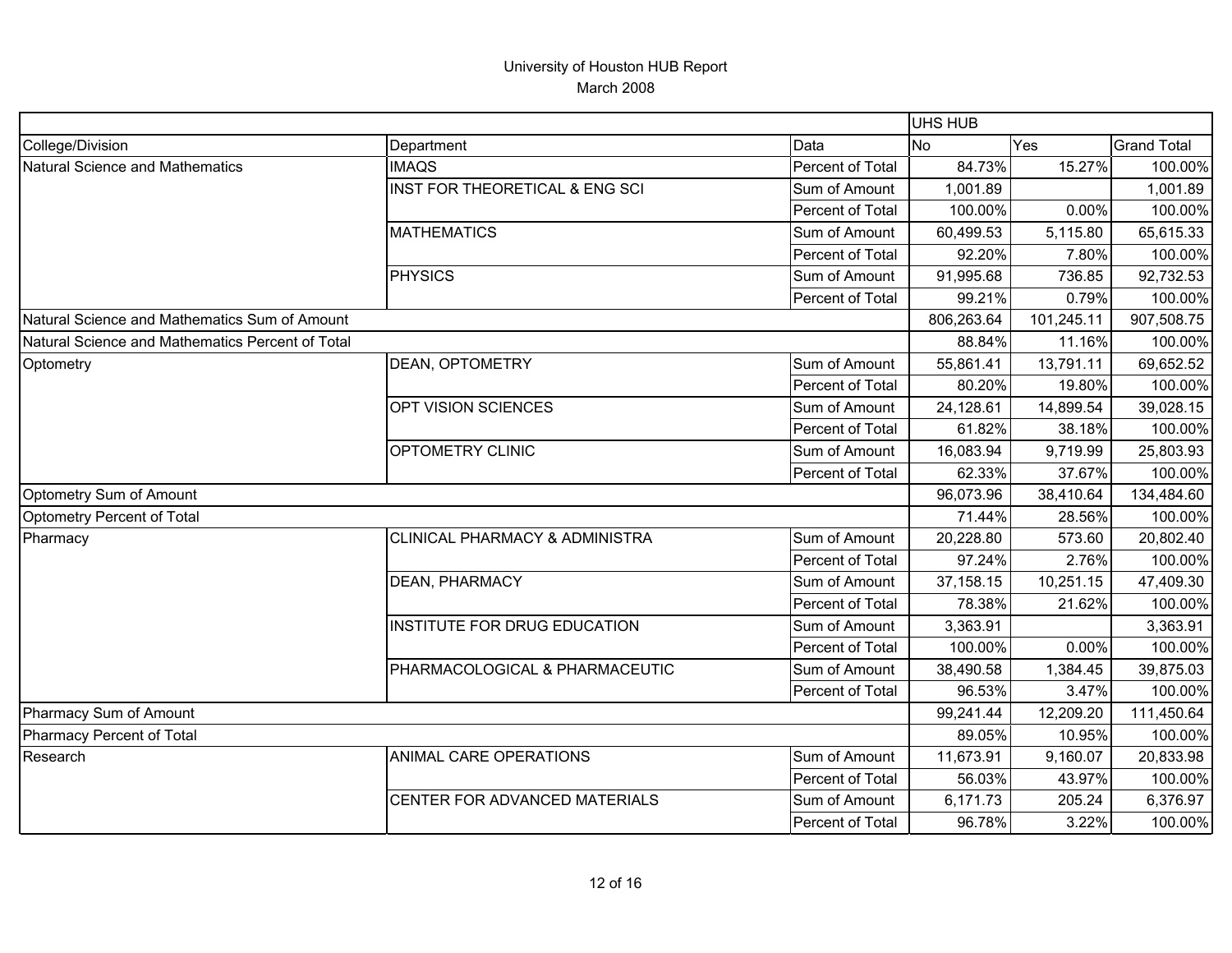|                  |                                    |                         | <b>UHS HUB</b> |          |                    |  |
|------------------|------------------------------------|-------------------------|----------------|----------|--------------------|--|
| College/Division | Department                         | Data                    | <b>No</b>      | Yes      | <b>Grand Total</b> |  |
| Research         | <b>CMC</b>                         | Sum of Amount           | 558.52         | 114.99   | 673.51             |  |
|                  |                                    | Percent of Total        | 82.93%         | 17.07%   | 100.00%            |  |
|                  | ENVIRONMENTAL INSTIT-HOUSTON       | Sum of Amount           | 924.48         |          | 924.48             |  |
|                  |                                    | Percent of Total        | 100.00%        | 0.00%    | 100.00%            |  |
|                  | <b>GRANTS AND CONTRACTS</b>        | Sum of Amount           | 423.67         | 1,044.38 | 1,468.05           |  |
|                  |                                    | Percent of Total        | 28.86%         | 71.14%   | 100.00%            |  |
|                  | HOUSTON COASTAL CENTER             | Sum of Amount           | 271.78         |          | 271.78             |  |
|                  |                                    | <b>Percent of Total</b> | 100.00%        | 0.00%    | 100.00%            |  |
|                  | INSTITUTE FOR MOLECULAR DESIGN     | Sum of Amount           | 162,518.00     |          | 162,518.00         |  |
|                  |                                    | Percent of Total        | 100.00%        | 0.00%    | 100.00%            |  |
|                  | OFFICE OF TECHNOLOGY MANAGEMEN     | Sum of Amount           | 69.62          | 19.30    | 88.92              |  |
|                  |                                    | Percent of Total        | 78.30%         | 21.70%   | 100.00%            |  |
|                  | RESEARCH DIVISION OFFICE           | Sum of Amount           | 77,070.68      | 1,805.07 | 78,875.75          |  |
|                  |                                    | Percent of Total        | 97.71%         | 2.29%    | 100.00%            |  |
|                  | <b>RESEARCH FINANCIAL SERVICES</b> | Sum of Amount           | 198.35         | 272.02   | 470.37             |  |
|                  |                                    | Percent of Total        | 42.17%         | 57.83%   | 100.00%            |  |
|                  | <b>RESEARCH INFORMATION CENTER</b> | Sum of Amount           | 543.92         | 5,629.20 | 6,173.12           |  |
|                  |                                    | Percent of Total        | 8.81%          | 91.19%   | 100.00%            |  |
|                  | RESEARCH POLICIES/COMP/COMMITT     | Sum of Amount           | 145.74         | 1,780.96 | 1,926.70           |  |
|                  |                                    | Percent of Total        | 7.56%          | 92.44%   | 100.00%            |  |
|                  | <b>RESEARCH SERVICES</b>           | Sum of Amount           | 195.47         | 3,996.29 | 4,191.76           |  |
|                  |                                    | Percent of Total        | 4.66%          | 95.34%   | 100.00%            |  |
|                  | SPACE VACUUM EPITAXY CENTER        | Sum of Amount           | 541.94         |          | 541.94             |  |
|                  |                                    | Percent of Total        | 100.00%        | 0.00%    | 100.00%            |  |
|                  | SUPER CONDUCT & ADV MATERIALS      | Sum of Amount           | 3,304.53       |          | 3,304.53           |  |
|                  |                                    | Percent of Total        | 100.00%        | 0.00%    | 100.00%            |  |
|                  | <b>TCSUH</b>                       | Sum of Amount           | 27,979.13      | 922.05   | 28,901.18          |  |
|                  |                                    | Percent of Total        | 96.81%         | 3.19%    | 100.00%            |  |
|                  | <b>TIMES</b>                       | Sum of Amount           | 6,679.34       | 5,917.20 | 12,596.54          |  |
|                  |                                    | Percent of Total        | 53.03%         | 46.97%   | 100.00%            |  |
|                  | TX LEARNING/COMPUTATIONAL CTR      | Sum of Amount           | 31,432.15      | 2,518.70 | 33,950.85          |  |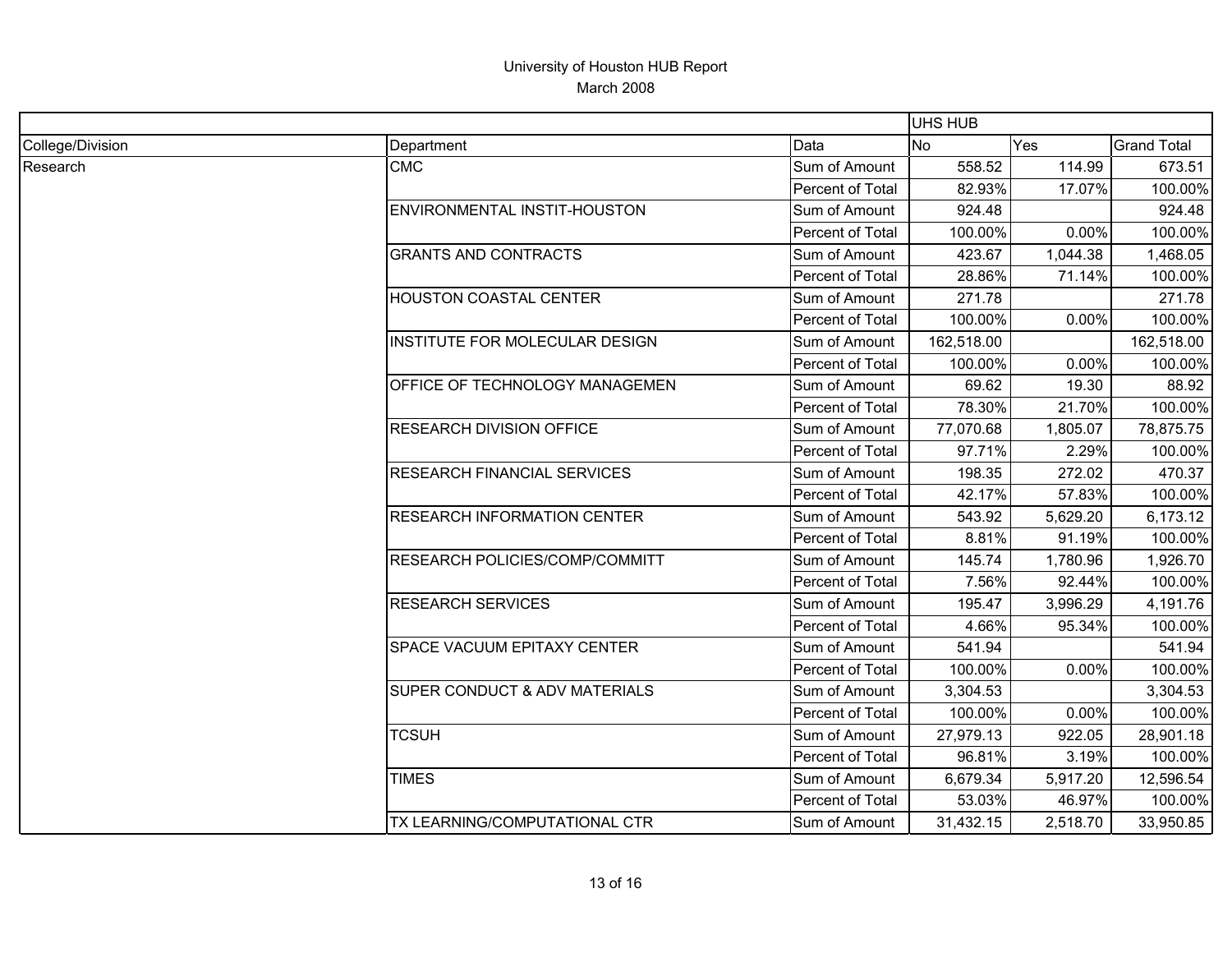|                           |                                       |                  | UHS HUB    |           |                    |
|---------------------------|---------------------------------------|------------------|------------|-----------|--------------------|
| College/Division          | Department                            | Data             | No.        | Yes       | <b>Grand Total</b> |
| Research                  | TX LEARNING/COMPUTATIONAL CTR         | Percent of Total | 92.58%     | 7.42%     | 100.00%            |
| Research Sum of Amount    |                                       |                  | 330,702.96 | 33,385.47 | 364,088.43         |
| Research Percent of Total |                                       |                  | 90.83%     | 9.17%     | 100.00%            |
| <b>Student Affairs</b>    | <b>CAMPUS ACTIVITIES</b>              | Sum of Amount    | 43,727.93  | 707.84    | 44,435.77          |
|                           |                                       | Percent of Total | 98.41%     | 1.59%     | 100.00%            |
|                           | <b>CAMPUS RECREATION</b>              | Sum of Amount    | 47,030.79  | 9,911.99  | 56,942.78          |
|                           |                                       | Percent of Total | 82.59%     | 17.41%    | 100.00%            |
|                           | CENTER FOR STUDENTS W/DISABILI        | Sum of Amount    | 46,099.12  | 7,969.66  | 54,068.78          |
|                           |                                       | Percent of Total | 85.26%     | 14.74%    | 100.00%            |
|                           | CHILD CARE CENTER                     | Sum of Amount    | 10,922.63  | 1,512.43  | 12,435.06          |
|                           |                                       | Percent of Total | 87.84%     | 12.16%    | 100.00%            |
|                           | <b>COUNSELING AND PSYCH SVCS</b>      | Sum of Amount    | 6,112.54   | 1,559.68  | 7,672.22           |
|                           |                                       | Percent of Total | 79.67%     | 20.33%    | 100.00%            |
|                           | <b>DEAN OF STUDENTS</b>               | Sum of Amount    | 8,059.68   |           | 8,059.68           |
|                           |                                       | Percent of Total | 100.00%    | 0.00%     | 100.00%            |
|                           | INT'L STUDENT & SCHOLAR SERVIC        | Sum of Amount    | 3,634.27   |           | 3,634.27           |
|                           |                                       | Percent of Total | 100.00%    | 0.00%     | 100.00%            |
|                           | LEARNING AND ASSESSMENT SVCS          | Sum of Amount    | 360.50     | 944.89    | 1,305.39           |
|                           |                                       | Percent of Total | 27.62%     | 72.38%    | 100.00%            |
|                           | <b>LEARNING SUPPORT SERVICES</b>      | Sum of Amount    | 2,668.04   | 656.83    | 3,324.87           |
|                           |                                       | Percent of Total | 80.24%     | 19.76%    | 100.00%            |
|                           | <b>RESIDENTIAL LIFE &amp; HOUSING</b> | Sum of Amount    | 127,257.33 | 1,746.52  | 129,003.85         |
|                           |                                       | Percent of Total | 98.65%     | 1.35%     | 100.00%            |
|                           | <b>STUDENT AFFAIRS</b>                | Sum of Amount    | 5,561.22   | 565.88    | 6,127.10           |
|                           |                                       | Percent of Total | 90.76%     | 9.24%     | 100.00%            |
|                           | STUDENT HEALTH CENTER                 | Sum of Amount    | 39,088.26  | 9,442.72  | 48,530.98          |
|                           |                                       | Percent of Total | 80.54%     | 19.46%    | 100.00%            |
|                           | <b>STUDENT PHARMACY</b>               | Sum of Amount    | 11,880.75  |           | 11,880.75          |
|                           |                                       | Percent of Total | 100.00%    | 0.00%     | 100.00%            |
|                           | <b>STUDENT PUBLICATIONS</b>           | Sum of Amount    | 9,249.89   | 255.92    | 9,505.81           |
|                           |                                       | Percent of Total | 97.31%     | 2.69%     | 100.00%            |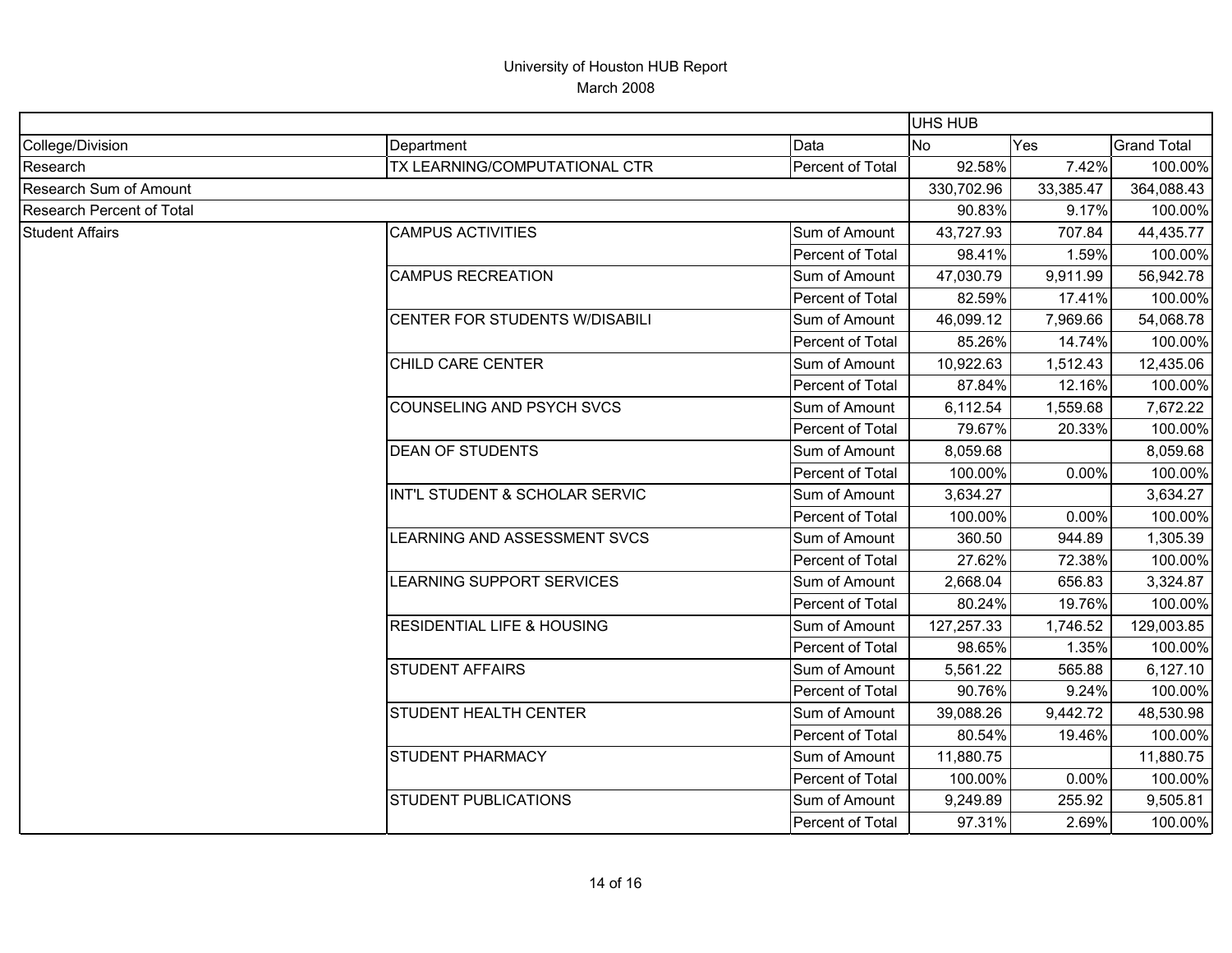|                                         |                                         |                         | UHS HUB    |           |                    |  |
|-----------------------------------------|-----------------------------------------|-------------------------|------------|-----------|--------------------|--|
| College/Division                        | Department                              | Data                    | <b>No</b>  | Yes       | <b>Grand Total</b> |  |
| <b>Student Affairs</b>                  | UNIVERSITY CAREER SERVICES              | Sum of Amount           | 691.45     |           | 691.45             |  |
|                                         |                                         | Percent of Total        | 100.00%    | 0.00%     | 100.00%            |  |
|                                         | UNIVERSITY CENTER                       | Sum of Amount           | 42,025.98  | 7,792.58  | 49,818.56          |  |
|                                         |                                         | Percent of Total        | 84.36%     | 15.64%    | 100.00%            |  |
|                                         | UNIVERSITY TESTING SERVICES             | Sum of Amount           | 7,187.02   | 5,862.74  | 13,049.76          |  |
|                                         |                                         | Percent of Total        | 55.07%     | 44.93%    | 100.00%            |  |
|                                         | <b>URBAN EXPERIENCE VPSA</b>            | Sum of Amount           | 46.14      | 362.26    | 408.40             |  |
|                                         |                                         | Percent of Total        | 11.30%     | 88.70%    | 100.00%            |  |
|                                         | <b>VETERAN SERVICES</b>                 | Sum of Amount           | 799.94     |           | 799.94             |  |
|                                         |                                         | Percent of Total        | 100.00%    | 0.00%     | 100.00%            |  |
| <b>Student Affairs Sum of Amount</b>    |                                         |                         | 412,403.48 | 49,291.94 | 461,695.42         |  |
| <b>Student Affairs Percent of Total</b> |                                         |                         | 89.32%     | 10.68%    | 100.00%            |  |
| Technology                              | CENTER FOR APPLIED TECHNOLOGY           | Sum of Amount           | 1,202.90   | 7,699.00  | 8,901.90           |  |
|                                         |                                         | Percent of Total        | 13.51%     | 86.49%    | 100.00%            |  |
|                                         | <b>CENTER FOR FUTURE OF HEALTH</b>      | Sum of Amount           | 618.85     |           | 618.85             |  |
|                                         |                                         | Percent of Total        | 100.00%    | 0.00%     | 100.00%            |  |
|                                         | CENTER FOR LIFE SCIENCES TECH           | Sum of Amount           | 100.23     |           | 100.23             |  |
|                                         |                                         | <b>Percent of Total</b> | 100.00%    | 0.00%     | 100.00%            |  |
|                                         | <b>DEAN, TECHNOLOGY</b>                 | Sum of Amount           | 7,862.56   | 18,400.98 | 26,263.54          |  |
|                                         |                                         | Percent of Total        | 29.94%     | 70.06%    | 100.00%            |  |
|                                         | <b>ENGINEERING TECHNOLOGY</b>           | Sum of Amount           | 4,697.85   | 5,147.19  | 9,845.04           |  |
|                                         |                                         | <b>Percent of Total</b> | 47.72%     | 52.28%    | 100.00%            |  |
|                                         | HUMAN DEVELOP AND CONSUMER SCI          | Sum of Amount           | 2,569.03   | 2,770.21  | 5,339.24           |  |
|                                         |                                         | Percent of Total        | 48.12%     | 51.88%    | 100.00%            |  |
|                                         | <b>INFORMATION &amp; LOGISTICS TECH</b> | Sum of Amount           | 14,162.68  | 5,184.72  | 19,347.40          |  |
|                                         |                                         | Percent of Total        | 73.20%     | 26.80%    | 100.00%            |  |
|                                         | <b>TMAC</b>                             | Sum of Amount           | 970.95     |           | 970.95             |  |
|                                         |                                         | Percent of Total        | 100.00%    | 0.00%     | 100.00%            |  |
| Technology Sum of Amount                |                                         | 32,185.05               | 39,202.10  | 71,387.15 |                    |  |
| <b>Technology Percent of Total</b>      |                                         |                         | 45.09%     | 54.91%    | 100.00%            |  |
| <b>University Advancement</b>           | <b>ADVANCEMENT INFORMATION SVCS</b>     | Sum of Amount           | 39.90      | 116.98    | 156.88             |  |